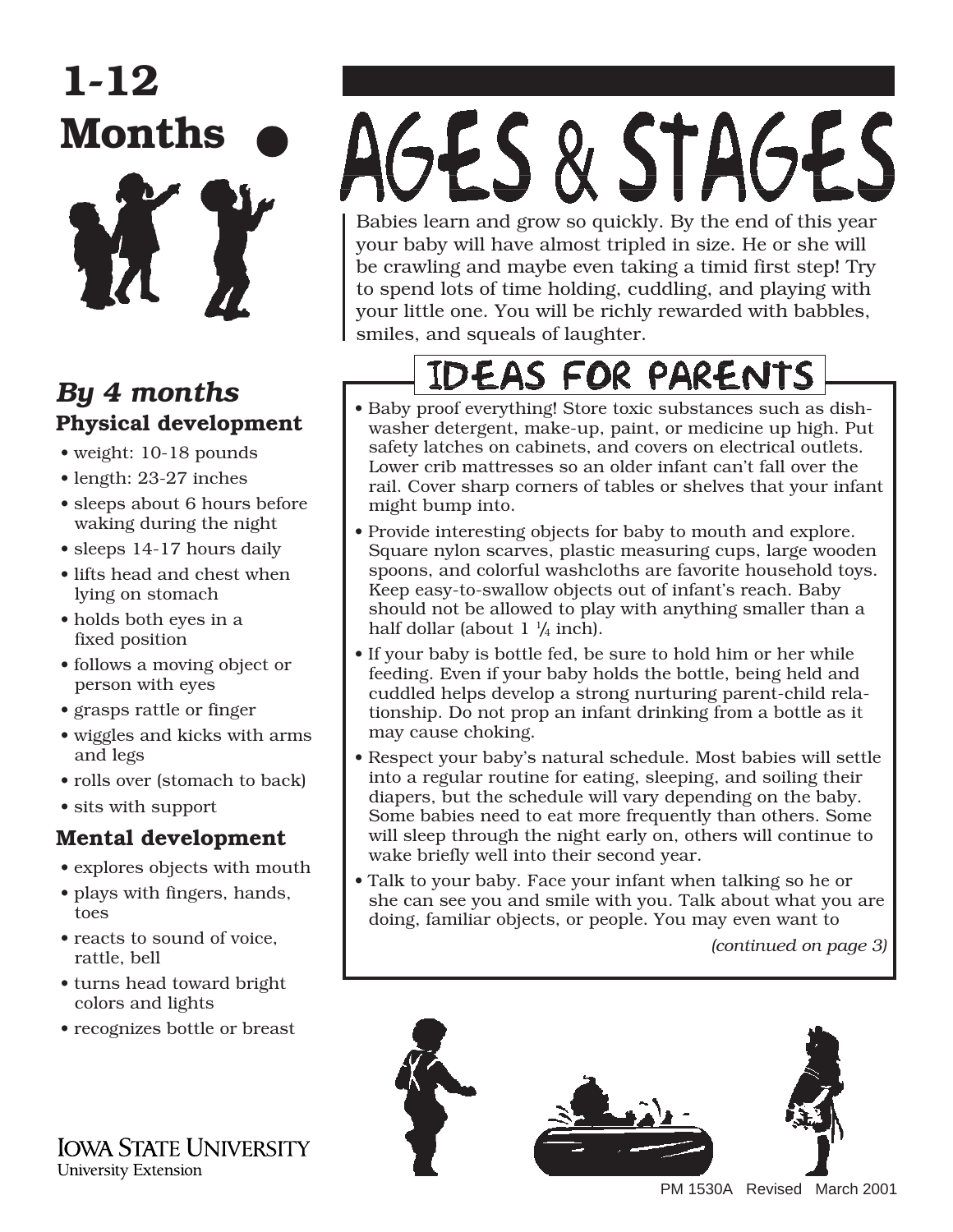#### **(4 months cont.) Social and emotional development**

- cries (with tears) to communicate pain, fear, discomfort, or loneliness
- babbles or coos
- loves to be touched and held close
- responds to a shaking rattle or bell
- returns a smile
- responds to peak-a-boo games

#### *By 8 months* **Physical development**

- weight: 14-23 pounds
- length: 25-30 inches
- first teeth begin to appear
- •␣ drools, mouths, and chews on objects
- reaches for cup or spoon when being fed
- drinks from a cup with help
- enjoys some finely chopped, solid foods
- closes mouth firmly or turns head when no longer hungry
- may sleep 11-13 hours at night although this varies greatly
- needs 2-3 naps during the day
- develops a rhythm for feeding, eliminating, sleeping, and being awake
- true eye color is established
- rolls from back to stomach and stomach to back
- sits alone without support and holds head erect
- raises up on arms and knees into crawling position; rocks back and forth, but may not move forward
- uses finger and thumb to pick up an object
- transfers objects from one hand to the other
- hair growth begins to cover head

#### **Mental development**

- cries in different ways to say he or she is hurt, wet, hungry, or lonely
- makes noises to voice displeasure or satisfaction
- recognizes and looks for familiar voices and sounds
- learns by using senses like smell, taste, touch, sight, hearing
- focuses eyes on small objects and reaches for them
- looks for ball rolled out of sight
- searches for toys hidden under a blanket, basket, or container
- explores objects by touching, shaking, banging, and mouthing
- babbles expressively as if talking
- enjoys dropping objects over edge of chair or crib

#### **Social and emotional development**

- responds to own name
- shows fear of falling off high places such as table or stairs
- spends a great deal of time watching and observing
- responds differently to strangers and family members
- shows fearfulness toward strangers; is friendly to family members
- imitates sounds, actions, and facial expressions made by others
- shows distress if toy is taken away
- squeals, laughs, babbles, smiles in response
- likes to be tickled and touched
- smiles at own reflection in mirror
- raises arms as a sign to be held
- recognizes family member names
- responds to distress of others by showing distress or crying
- shows mild to severe stress at separation from parent

#### *By 12 months* **Physical development**

- weight: 17-27 pounds
- length: 27-32 inches
- sleeps 11-13 hours at night; but may still wake up during the night
- takes naps—some babies will stop taking a morning nap, others will continue both morning and afternoon naps
- begins to refuse bottle or wean self from breast during day
- needs at least 3 meals a day with 2 snacks in-between
- enjoys drinking from a cup
- begins to eat finger foods
- continues to explore everything by mouth
- enjoys opening and closing cabinet doors
- crawls well
- pulls self to a standing position
- stands alone holding onto furniture for support
- walks holding onto furniture or with adult help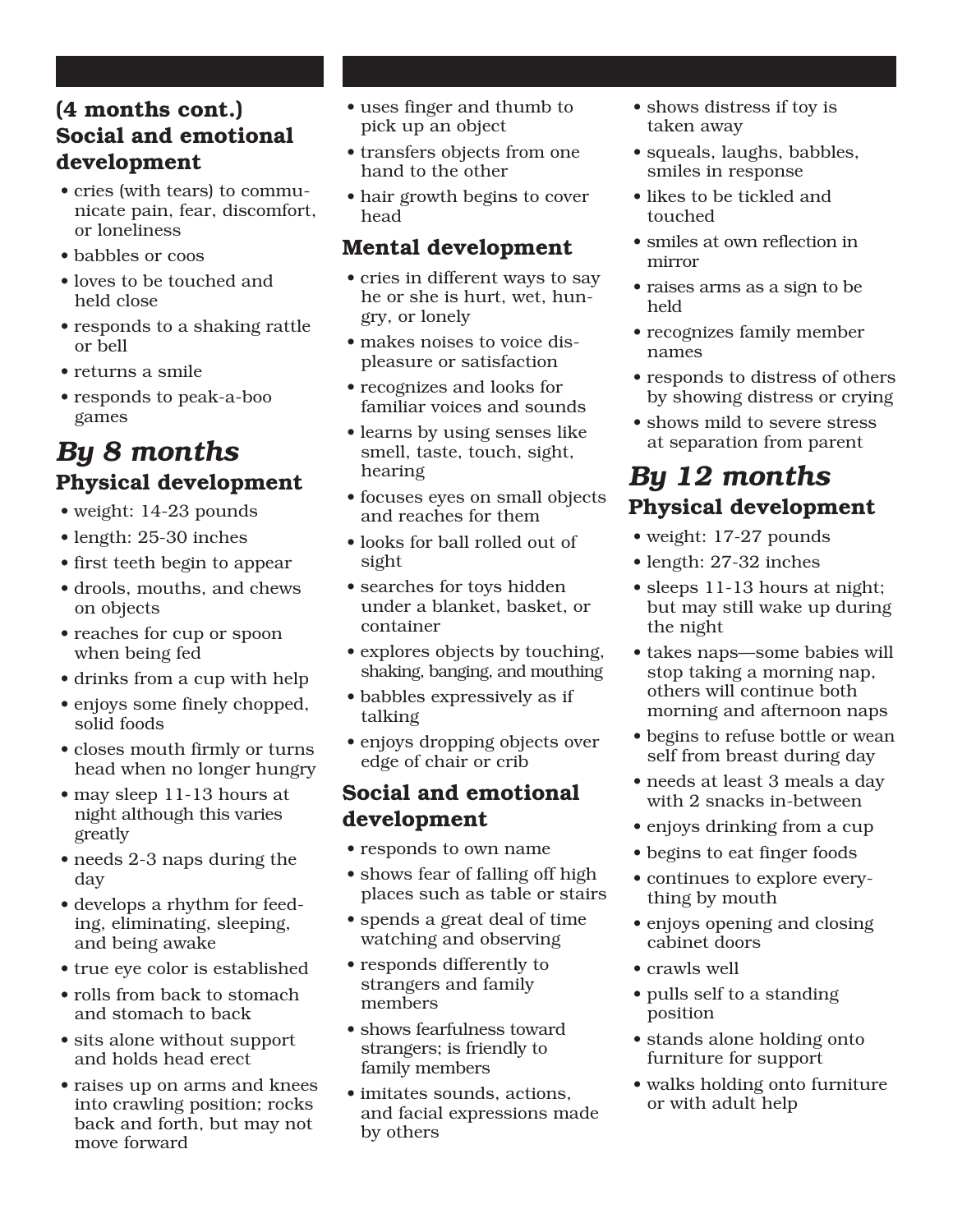#### **Mental development**

- says first word
- says da-da and ma-ma or equivalent
- "dances" or bounces to music
- interested in picture books

#### • pays attention to conversations

- claps hands, waves bye, if prompted
- likes to place objects inside one another

### **IDEAS FOR PARENTS**

#### *(continued from page 1)*

 babble back or echo sounds your baby makes much as you would in a regular conversation. Even though your infant cannot understand everything you say, he or she will be learning many words that will form the basis for language later on.

- Read to your baby. Babies enjoy cuddling on a parent's lap, looking at colorful picture books, and hearing the rhythm of a parent's voice. With time they begin to understand that words have meaning and can be used to identify objects.
- Encourage older infants to feed themselves by offering pieces of banana and soft bread. Give your baby a spoon with some mashed potatoes or other sticky food and let him or her practice eating with a spoon. Yes, it will be messy! Be patient. Learning this skill takes lots of practice!
- Play peek-a-boo. Hide your face behind a blanket, then peek out at your baby. Older babies will learn to do this themselves and will enjoy this game for a long time.
- Give your baby the freedom to move around. Young infants enjoy being on their back so they can kick, wiggle, and look around. Older infants need space and time to practice crawling, creeping, pulling up, and walking. Spending too much time in a walker, play pen, or infant swing may inhibit the development of these important skills.
- Help your baby develop a sense of trust and security by responding to baby's cries. Feeling secure encourages your baby to try new things. Be consistent so your baby knows what to expect.
- Stay with your baby when someone new is around. Encourage strangers to approach slowly. Introduce your infant, and let him or her explore someone new in the safety of your presence.

#### **Social and emotional development**

- copies adult actions such as drinking from a cup, talking on phone
- responds to name
- likes to watch self in mirror
- expresses fear or anxiety toward strangers
- wants caregiver or parent to be in constant sight
- offers toys or objects to others, but expects them to be returned
- may become attached to a favorite toy or blanket
- pushes away something he or she does not want

#### *Toys*

- pictures on wall
- mobile of bright and contrasting colors
- measuring cups
- crib mirror
- rattles that make a variety of sounds
- musical toys
- xylophone
- bath toys
- spoons
- pounding bench
- balls of different sizes
- stacking rings
- board or cloth books
- large plastic cars, trucks
- soft, washable dolls or animals

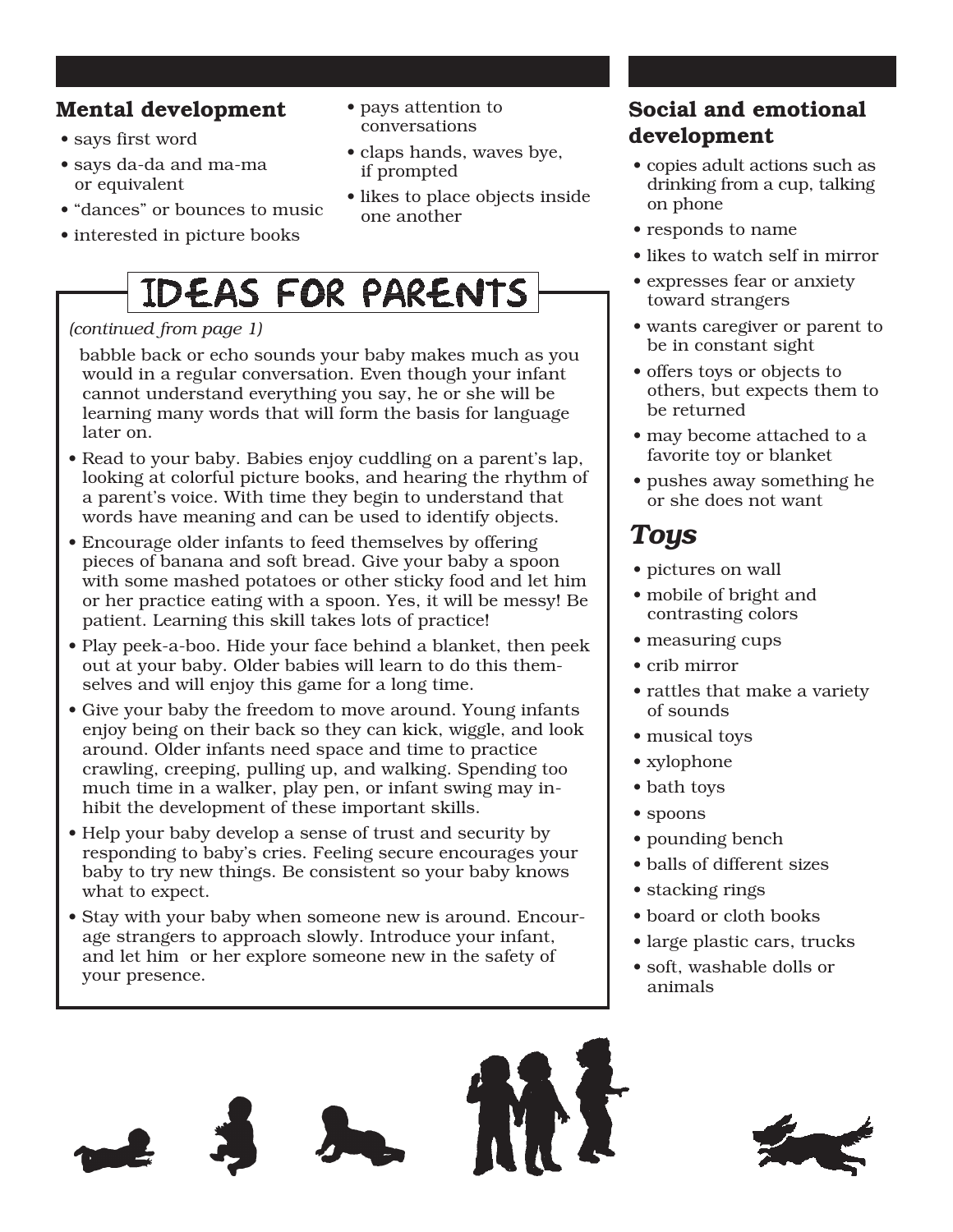# **BOOKS**

#### **Books for parents**

*Touchpoints: Your Child's Emotional and Behavioral Development*, T. Berry Brazelton *The First Twelve Months of Life: Your Baby's Growth Month by Month*, Frank Caplan *What to Expect the First Year*, Arlene Eisenberg, Heidi Murkoff and Sandy Hathaway *Your Baby and Child, From Birth to Age Five*, Penelope Leach T*he Baby Book: Everything You Need to Know About Your Baby from Birth to Age Two,* William Sears and Martha Sears *Caring for Your Baby and Child - Birth to Age Five*, American Academy of Pediatrics. Steven P. Shevlov, ed. **Books for children** *Baby's Faces,* Ben Argueta *The Rock-A-Bye Collection* (audio tape and book), J. Aaron Brown & Associates, Inc.

*Teddy In The House*, Lucy Cousins *Touch and Feel: Baby Animals,* DK Publishing

*Grow! Babies!,* Penny Gentieu

*Animal Babies*, Harry McNaught

*Hide and Seek Puppies,* Roy Volkmann

#### **A word on development**

Your child is unique. His or her learning and growth rates differ from other children the same age. If, however, your child is unable to do many of the skills listed for this age group, you may wish to talk to an early childhood specialist. You are the best person to notice developmental problems, if any, because of the time you spend with your child. If your child has special needs, early help can make a difference.

If you have questions about your child's development or want to have your child assessed, contact:

- Your pediatrician or health care professional
- Area Education Agency—Early Childhood Special Education Department
- Iowa Compass 1-800-779-2001.

Contact your county Extension office to obtain other publications about children, parenting, and family life or visit the ISU Extension Web [site at http://www.extension.iastate.edu/store.](http://www.extension.iastate.edu)

The developmental information provided in this bulletin has been compiled from a variety of professional resources to help you understand your child's overall growth. It is not a standardized measurement tool.

File: Family life - 8

Written by Lesia Oesterreich, extension family life specialist. Edited by Muktha Jost. Graphic design by Valerie Dittmer King.

**. . . and justice for all**

The U.S. Department of Agriculture (USDA) prohibits discrimination in all its programs and activities on the basis of race, color, national origin, gender, religion, age, disability, political beliefs, sexual orientation, and marital or family status. (Not all prohibited bases apply to all programs.) Many materials can be made available in alternative formats for ADA clients. To file a complaint of

discrimination, write USDA, Office of Civil Rights, Room 326-W, Whitten Building, 14th and Independence Avenue, SW, Washington, DC 20250-9410 or call 202-720-5964. Issued in furtherance of Cooperative Extension work, Acts of May 8 and June 30, 1914, in cooperation with the U.S. Department of Agriculture. Jack M. Payne, director, Cooperative Extension Service, Iowa State University of Science and Technology, Ames, Iowa. 9/06

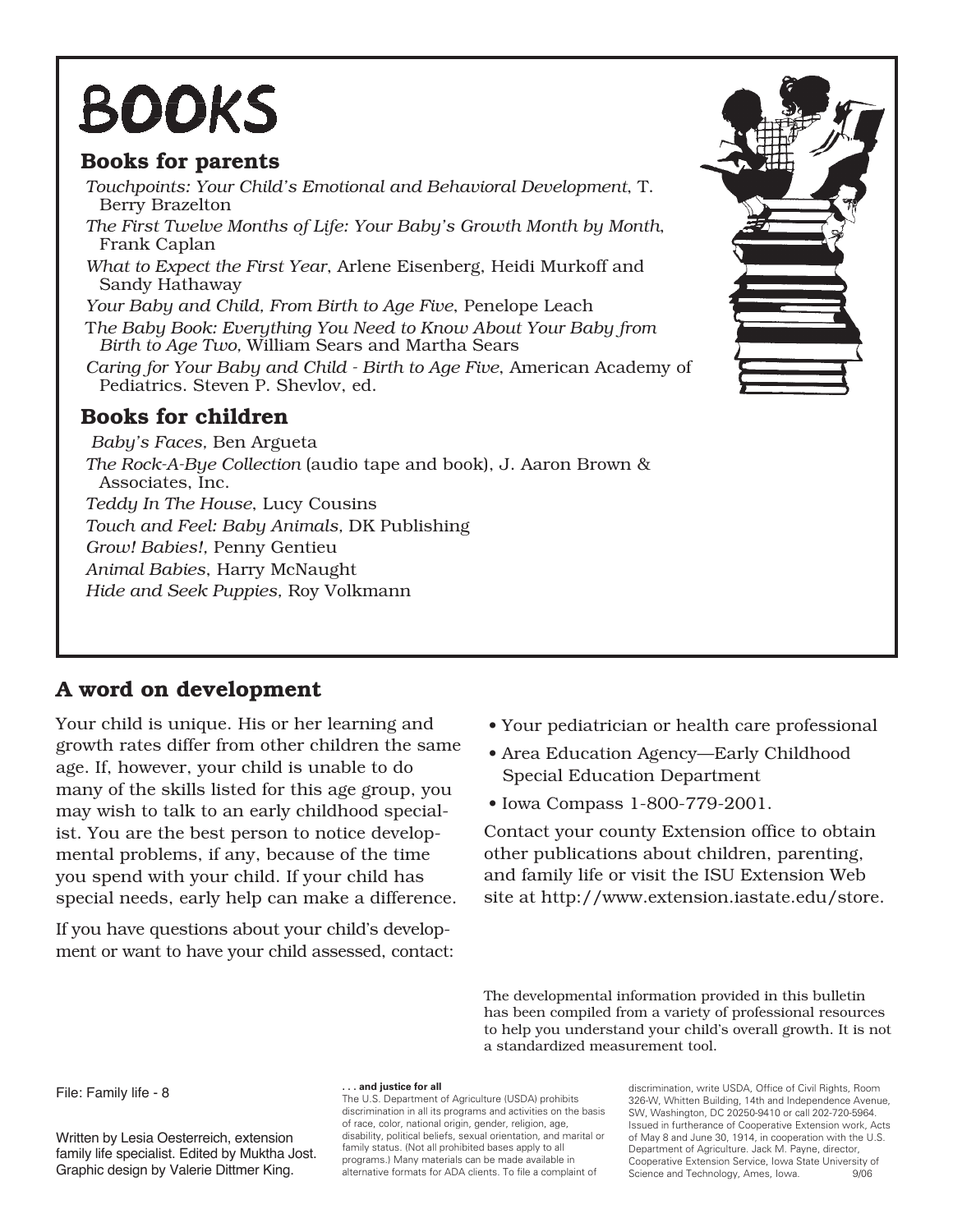## 12-18 Months



#### Physical development

- weight: 17-30 pounds
- height: 27-35 inches
- crawls well
- stands alone, sits down
- gestures or points to indicate wants
- likes to push, pull, and dump things
- pulls off hat, socks, and mittens
- turns pages in a book
- stacks 2 blocks
- likes to poke, twist, and squeeze
- enjoys flushing toilets and closing doors
- enjoys carrying small objects while walking, often one in each hand
- holds crayon and scribbles, but with little control
- waves bye-bye and claps hands
- walks without help
- enjoys holding spoon when eating, but experiences difficulty in getting spoon into mouth
- rolls a ball to adult on request

# GES & STAGES The second year is a delightful time for parents and

children. Your baby is developing a personality and rewards your time together with laughter, funny faces, and affectionate hugs. First steps and first words are exciting family events.

## **IDEAS FOR PARENTS**

- Enjoy some "floor time" with your child each day. Crawl around together, play peek-a-boo behind the sofa, or roll a ball back and forth. Your child will love having you down on his or her level.
- Review your baby proofing. Your child's increasing growth and mobility make it possible to reach unsafe heights and play with dangerous material. Get down on your knees in each room and look at things from your child's perspective. Put toxic items like paint, dishwashing detergent, medicine, and make-up in high cupboards, preferably with a safety cabinet latch.
- Put together a box of items that are fun to feel, poke, and squeeze. You might include plastic margarine tubs, an old sock, tissue paper to crumple, measuring cups of different sizes, a turkey baster, a nylon scarf, an egg carton, and paper cups. Choose items larger than a half-dollar to avoid choking hazards.
- Relax and have fun dancing to music with your child.
- Use bath time to point to some body parts and say them with your baby. Nose, ears, arms, legs, tummy, toes....
- Talk frequently to your child to increase his or her language skills and encourage cooperation. You can make dressing time more fun by pointing to and identifying body parts and clothes. For instance, "See this pretty red shirt? The shirt goes over your head. Your arms go into the sleeves. What shall we put on your legs?"
- Around 18 months your child may begin clinging and become anxious about being separated from you. If possible, reduce separations and be sure that your child is cared for by someone familiar.



PM 1530B Revised May 2001

**IOWA STATE UNIVERSITY University Extension**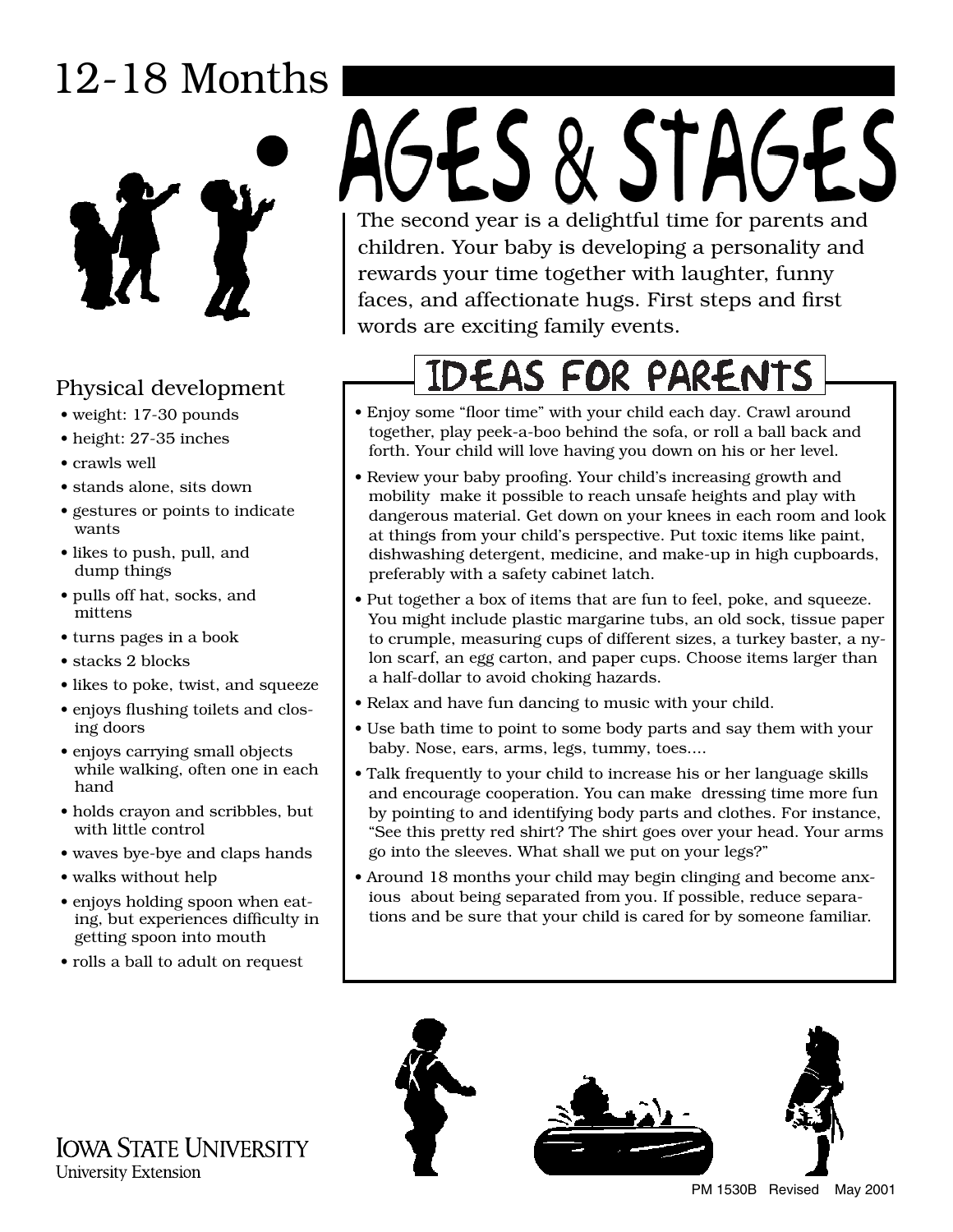#### Mental development

- says 8-20 words you can understand
- looks at person talking to him or her
- says "Hi" or "Bye" if reminded
- uses expressions like "Oh-oh"
- asks for something by pointing or using one word
- identifies object in a book
- plays peek-a-boo
- looks for objects that are hidden or out of sight
- understands and follows simple one-step directions
- likes to take things apart

#### Social and emotional development

- becomes upset when separated from parent
- likes to hand objects to others
- plays alone on floor with toys
- recognizes self in mirror or pictures
- enjoys being held and read to
- imitates others especially by coughing, sneezing, or making animal sounds
- enjoys an audience and applause

#### Toys

- nesting cups
- bath toys, small boat
- soft, huggable dolls (large)
- large animal pictures
- objects to match
- large, plastic blocks
- musical records or tapes
- soft balls of different sizes
- push cart, dump truck
- teddy bear
- plastic jar with lid; lids and containers
- toy telephone

#### File: Family life 8

Written by Lesia Oesterreich, ISU Extension family life specialist. Graphic design by Valerie Dittmer King.

# **BOOKS**

#### Books for parents

- Your Baby and Child, From Birth to Age Five, Penelope Leach
- Caring for Your Baby & Young Child, Birth to Age Five, American Academy of Pediatrics, Steven P. Shevlov, ed.

#### Books for children

Baby! Talk!, Penny Gentieu Baby's Colors, Neil Ricklen Baby's First Words, Lars Wik Farm Animals, Phoebe Dunn Goodnight Moon, Margaret Wise Brown Moo, Baa, La La La, Sandra Boynton



#### A word on development

Your child is unique. His or her learning and growth rates differ from other children the same age. If, however, your child is unable to do many of the skills listed for this age group, you may wish to talk to an early childhood specialist. You are the best person to notice developmental problems, if any, because of the time you spend with your child. If your child has special needs, early help can make a difference. If you have questions about your child's development or want to have your child assessed, contact:

- Your pediatrician or health care professional
- Area Education Agency—Early Childhood Special Education Department
- Iowa COMPASS 1-800-779-2001.

Contact your county Extension office to obtain other publications about [children, parenting, and family life. Also visit the ISU Extension Website](http://www.extension.iastate.edu)  at http://www.extension.iastate.edu.

The developmental information provided in this bulletin has been compiled from a variety of professional resources to help you understand your child's overall growth. It is not a standardized measurement tool.

#### **. . . and justice for all**

The U.S. Department of Agriculture (USDA) prohibits discrimination in all its programs and activities on the basis of race, color, national origin, gender, religion, age, disability, political beliefs, sexual orientation, and marital or family status. (Not all prohibited bases apply to all programs.) Many materials can be made available in alternative formats for ADA clients. To file a complaint of discrimination, write USDA, Office of Civil Rights, Room 326-W,

Whitten Building, 14th and Independence Avenue, SW, Washington, DC 20250-9410 or call 202-720-5964. Issued in furtherance of Cooperative Extension work, Acts of May 8 and June 30, 1914, in cooperation with the U.S. Department of Agriculture. Jack M. Payne, director, Cooperative Extension Service, Iowa State University of Science and Technology, Ames, Iowa. 11/07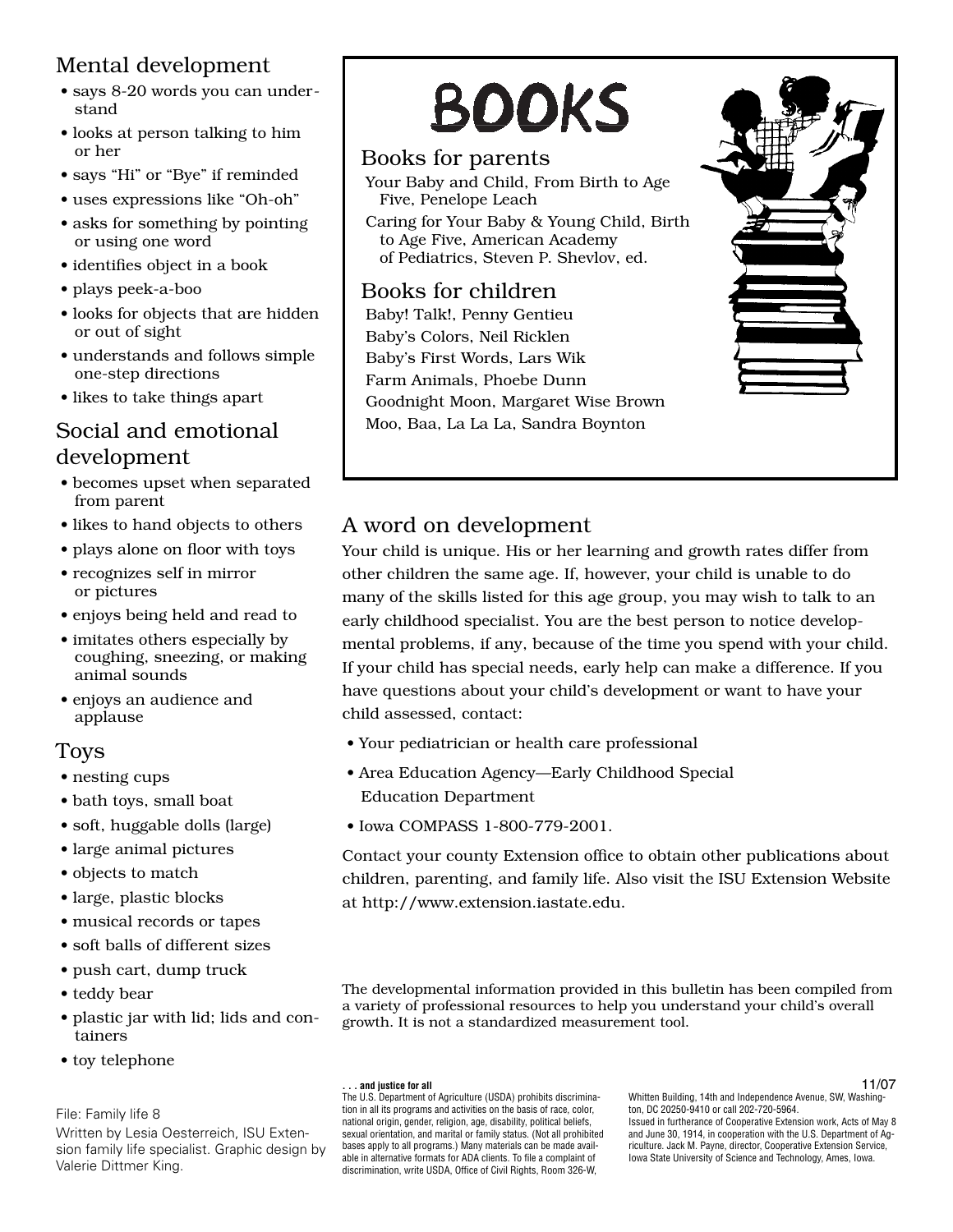## **18-24 Months**



#### **Physical development**

- weight: 20-32 pounds
- length: 30-37 inches
- walks well
- likes to run, but can't always stop and turn well
- drinks from a straw
- feeds self with a spoon
- helps wash hands
- stacks 4-6 blocks
- tosses or rolls a large ball
- opens cabinets, drawers, and boxes
- bends over to pick up toy without falling
- walks up steps with help
- takes steps backward
- enjoys sitting on, and moving small-wheeled riding toys
- begins to gain some control of bowels and bladder; complete control may not be achieved until around age 3 (boys often do not complete toilet learning until age 3 $\frac{1}{2}$

# AGES & STAGES

Welcome to the world of toddlerhood! This stage brings a greater sense of independence to your child as he or she learns to walk, run, and climb with greater skill. Your little one now loves to imitate everything you do. Pretending to talk on the phone is a favorite activity.

## **IDEAS FOR PARENTS**

- Enjoy dancing with your child to music with different rhythms.
- Talk with your child about everyday things. After 18 months, he or she will learn new words at a rapid rate.
- Read simple books with your child every day. Choose books with cardboard or cloth pages and encourage your child to turn pages.
- Make your own scrap book of objects or people he or she knows by using a small photo album.
- Encourage language development by expanding on what your child says. When your child says "kitty" you can say "Yes, the kitty is little and soft."
- Play a simple game of "find." Place three familiar toys in front of your child and say, "Give me the \_\_\_\_\_." See if he or she tries to find it and hand it to you.
- Encourage your child to play dress-up by providing a full-length mirror on the wall and a "pretend box" filled with caps, scarves, and old shoes.

#### **Mental development**

- has a vocabulary of several hundred words, including names of a few toys
- uses two to three word sentences
- echoes single words that are spoken by someone else
- talks to self and "jabbers" expressively
- has "favorite" toys
- likes to choose between two objects
- hums or tries to sing
- listens to short rhymes or fingerplays
- points to eyes, ears, or nose when asked
- uses the words "Please" and "Thank you" if prompted
- enjoys singing familiar songs







PM 1530C Revised May 2001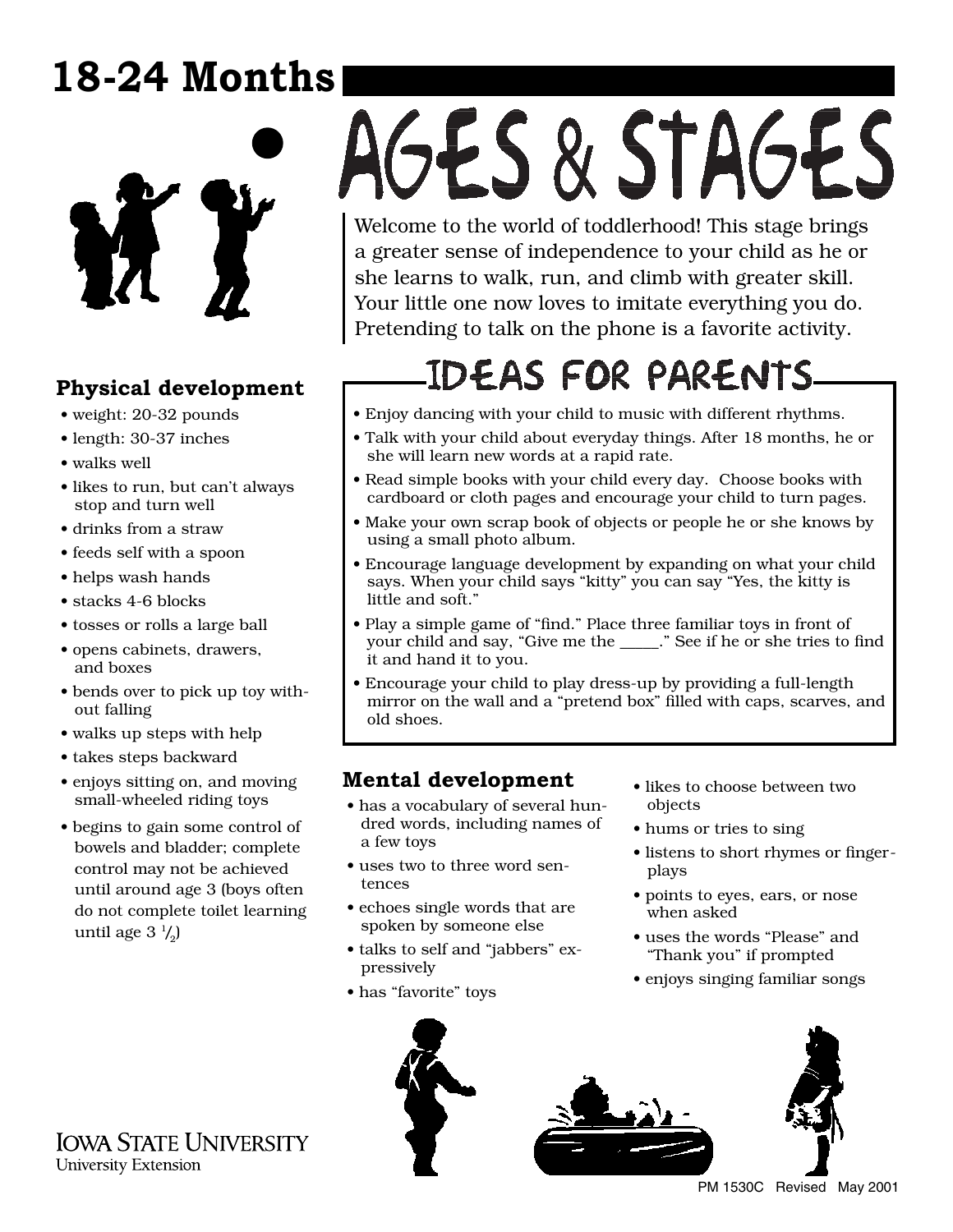#### **Social and emotional development**

- likes to imitate others
- begins to show signs of independence; says "no"
- has difficulty sharing
- very possessive
- finds it difficult to wait and wants it right now!
- gets angry sometimes and has temper tantrums
- acts shy around strangers
- comforts a distressed friend or parent
- refers to self by name
- uses the words "me" and "mine"
- enjoys looking at picture books
- tries to do many things alone
- enjoys adult attention
- enjoys pretending (wearing hats, talking on phone)
- enjoys exploring; gets into everything, and requires constant supervision
- generally unable to remember rules
- often gets physically aggressive when frustrated — slaps, hits
- shows affection by returning a hug or kiss
- may become attached to a toy or blanket

#### **Toys**

- pegboard and pegs, pounding bench, shape sorter
- snap and lock beads, ringstack, plastic jar with lid and containers, beads to string, nesting cups
- soft, huggable dolls (large), teddy bear, soft balls of different sizes
- animal pictures (large), musical records or tapes
- crayon and paper, play dough
- push cart, riding toy, toy telephone

#### File: Family life 8

Written by Lesia Oesterreich, extension family life specialist. Edited by Muktha Jost. Graphic design by Valerie Dittmer King.

# **BOOKS**

#### **Books for parents**

- *Your Baby and Child, From Birth to Age Five*, Penelope Leach
- *Caring for Your Baby & Young Child, Birth to Age Five*, American Academy of Pediatrics, Steven P. Shevlov, ed

#### **Books for children**

*All About Baby*, Stephen Shott *Animal Time*, Tom Arma *Bunny and Me*, Adele Aron Greenspun *Goodnight Moon*, Margret Wise Brown *The Little Quiet Book*, Katharine Ross *Trucks*, Byron Barton



#### **A word on development**

Your child is unique. His or her learning and growth rates differ from other children the same age. If, however, your child is unable to do many of the skills listed for this age group, you may wish to talk to an early childhood specialist. You are the best person to notice developmental problems, if any, because of the time you spend with your child. If your child has special needs, early help can make a difference. If you have questions about your child's development or want to have your child assessed, contact:

- Your pediatrician or health care professional
- Area Education Agency—Early Childhood Special Education Department
- Iowa Compass 1-800-779-2001.

Contact your county Extension office to obtain other publications about children, parenting, and family life.

The developmental information provided in this bulletin has been compiled from a variety of professional resources to help you understand your child's overall growth. It is not a standardized measurement tool.

#### **. . . and justice for all**

The U.S. Department of Agriculture (USDA) prohibits discrimination in all its programs and activities on the basis of race, color, national origin, gender, religion, age, disability, political beliefs, sexual orientation, and marital or family status. (Not all prohibited bases apply to all programs.) Many materials can be made available in alternative formats for ADA clients. To file a complaint of discrimination, write USDA, Office of Civil Rights, Room 326-W, Whitten Building, 14th and Independence Avenue, SW, Washington, DC 20250- 9410 or call 202-720-5964. Issued in furtherance of Cooperative Extension work, Acts of May 8 and June 30, 1914, in cooperation with the U.S. Department of Agriculture. Jack M. Payne, director, Cooperative Extension Service, Iowa State University of Science and Technology, Ames, Iowa.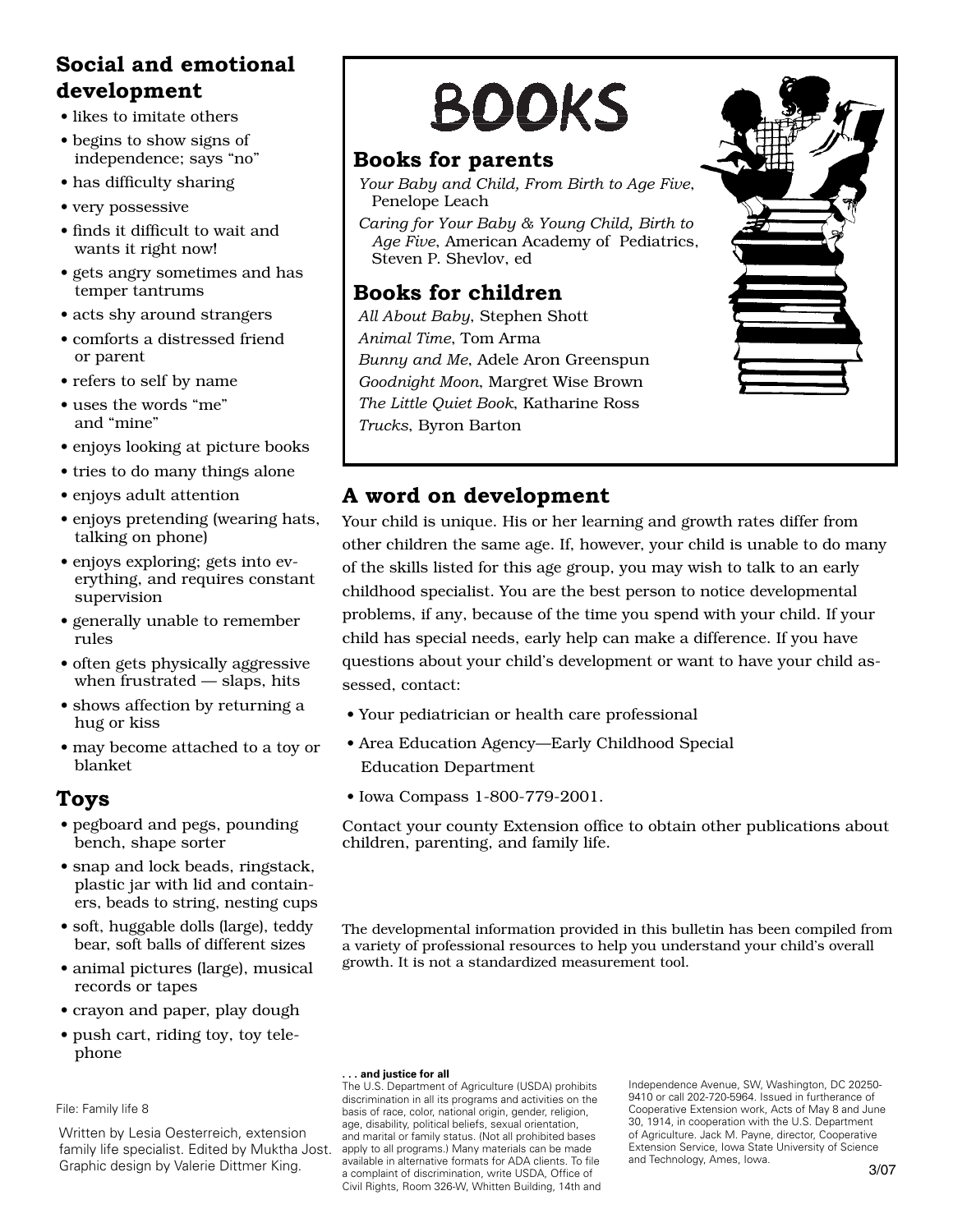## 2-Year-Olds



#### Physical development

- weight: 22-38 pounds
- height: 32-40 inches
- has almost a full set of teeth
- walks up and down stairs by holding onto railing
- feeds self with spoon
- experiments by touching, smelling, and tasting
- likes to push, pull, fill, and dump
- can turn pages of a book
- stacks 2-4 objects
- scribbles with crayons or markers
- many children (but not all) will learn to use toilet
- walks without help
- walks backwards
- tosses or rolls a large ball
- stoops or squats
- opens cabinets, drawers
- can bend over to pick up toy without falling

# AGES & STAGES Two-year-olds like to be independent! Favorite

words are "Mine" and "No" and "I do it!" A great deal of time is spent exploring, pushing, pulling, filling, dumping, and touching.

## **IDEAS FOR PARENTS**

- •Baby proof your house again. Your toddler is now taller and more skillful at opening doors and getting into mischief.
- Read aloud to your child every day. Use books with large pictures and few words.
- Try to expand your child's words. If Anna wants more juice, let her hear the correct word order, but don't demand that she imitate you. If she says "more juice," say "Anna wants more juice."
- •Encourage your child to identify noises like the vacuum, tap water, dogs barking, thunder, airplane, and car.
- •Let your child help you with simple chores such as picking up toys, or putting clothes in the laundry basket. Let your child name things you are using.
- Add new information to what your child is saying. "Yes that's a car, a big, red car."
- Give toddlers clear and simple choices. "Do you want to drink milk or juice? Do you want to wear green or blue socks?"
- •Know how to handle a temper tantrum
	- don't yell or hit the child,
	- remain calm,
	- talk in a soothing tone,
	- put your hand gently on the child's arm if possible.
- •Do not expect toddlers to share or take turns. Right now they are focused on learning how to physically handle themselves and on learning to talk. Learning to share will come later.
- •Provide spaces where toddlers can spend time alone. An old cardboard box or a blanket over a card table works great.



PM 1530D Reprinted September 2008

**IOWA STATE UNIVERSITY University Extension**